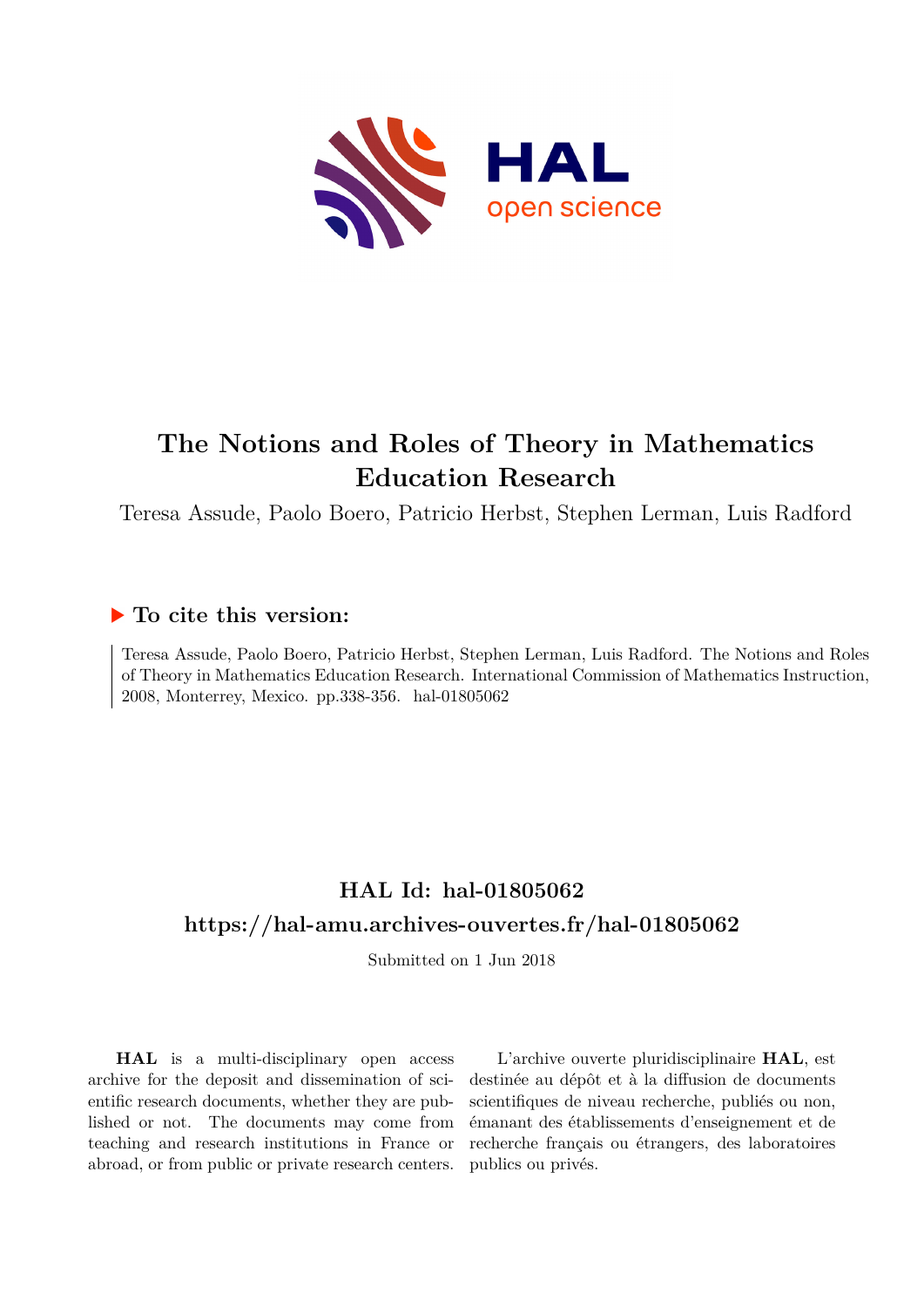## *The Notions and Roles of Theory in Mathematics Education Research*

Team Chair: *Teresa Assude*, University of Provence, France, t.assude@aix-mrs.iufm.fr

> Team Members: *Paolo Boero*, University of Genova, Italy *Patricio Herbst*, University of Michigan, USA *Stephen Lerman*, London South Bank University, U.K. *Luis Radford*, Laurentienne University, Canada

The rationale for this Survey Team (ST), commanded by the International Program Committee of ICME 11, is that:

> Notions and concepts of theory play key roles in mathematics education research, as they do in any scholarly or scientific discipline. On closer inspection, the notion, concept, and nature of what is termed "theory" in such research are very varied indeed, as are the roles, uses and implications of theories employed in mathematics education research. In other words, the term "theory" does not have one universal meaning in our field. Moreover, concrete theories put to use with regard to mathematics education originate in several different disciplines, many of which are external to mathematics education research itself. The task of this ST is to identify, survey, and analyse different notions and roles of "theory" in mathematics education research, as well the origin, nature, uses, and implications of specific theories pertaining to different types of such research.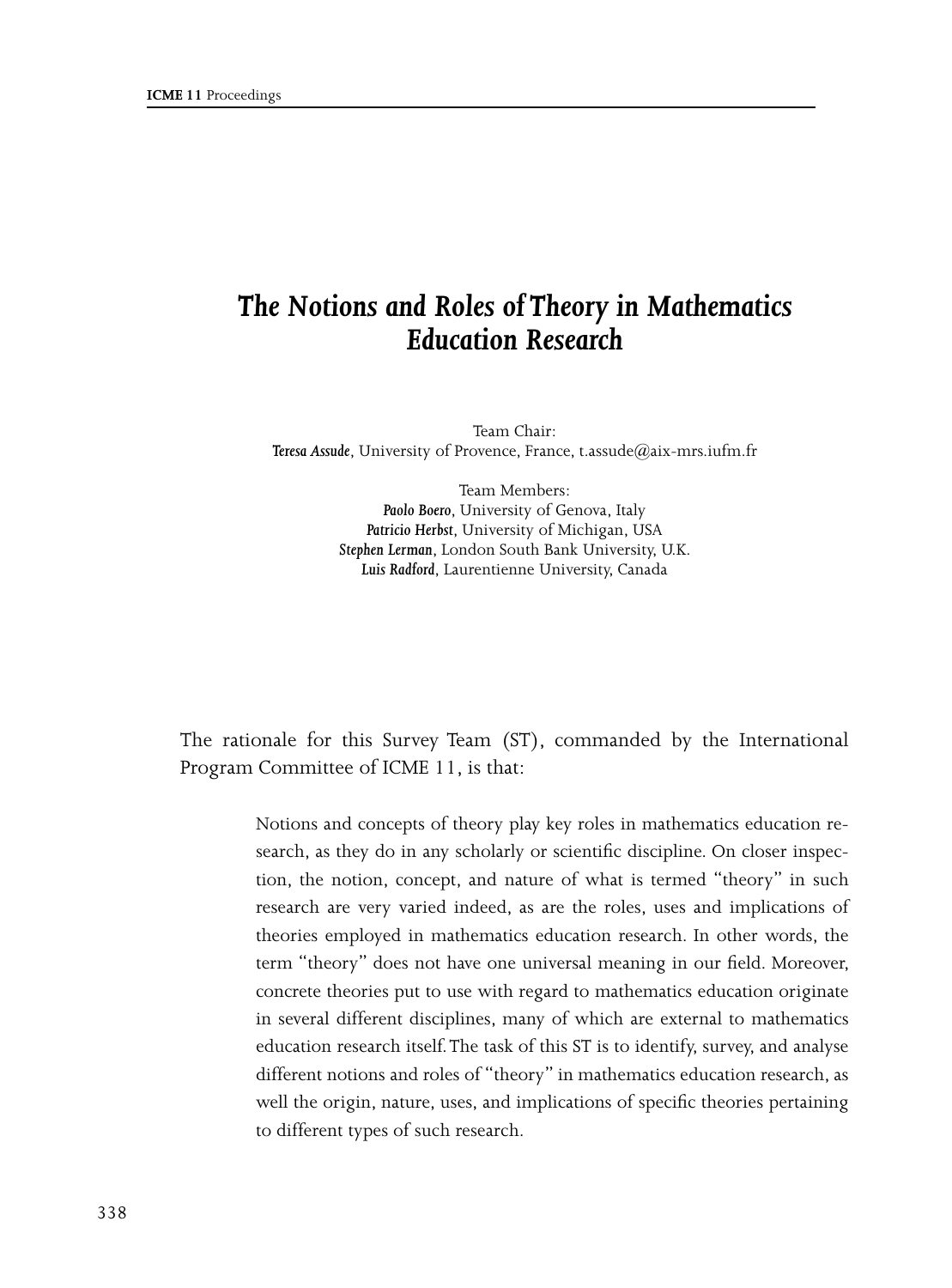This task defines a very important problematique in mathematics education research but, even if this problematique is clear, its treatment is problematic. Of course, the investigation of this problematique can be different and we can produce different answers.

In this paper, to carry out this task, we will consider three levels corresponding to some questions. The first level is a preliminary interrogation about: how to do a survey? What are the data? What are the tools for doing this survey? What are the criteria? Are these criteria theoretical or empirical? Have we common or different tools for doing this task? What are our assumptions about this task? This level is a methodological level but it is too an epistemological one: our practice and assumptions of mathematics education research found what we do in order to achieve this task.

A second level is a results level. We produce different surveys and we identify and analyse different roles and functions of "theory" in mathematics education research. We must point out different results of these surveys and these results are depending on the data and tools used in this work.

A third level is a reflexive level. We want to compare our different methodologies and assumptions in doing this task. What are the different types of theory? What is a theory in mathematics education research? What is the role of theory in the autonomy and identity of mathematics education as a scientific domain?

These three levels organise our text in three parts and we conclude by some "open questions". We organized the ST from preliminary individual work. We prepared five papers and this common paper is the result of the collective work. Three of us tended to work especially in the first and second level, and the other two in the third level but this is just a trend. Sometimes for further developments we will make reference to these preliminary papers because we cannot include their full content in this paper.

#### **1. FIRST LEVEL: DATA, METHODOLOGIES, TOOLS, ASSUMPTIONS**

In this chapter, we will make explicit our different data, methodologies and tools. We want to note that some of these surveys are not exhaustive and the results depend on the choice of data, methodologies and tools for analysing these data.

Lerman, Herbst and Assude each analysed a sub-section of the research literature in the field of mathematics education. Each researcher developed a set of categories for that analysis, hence producing a theoretical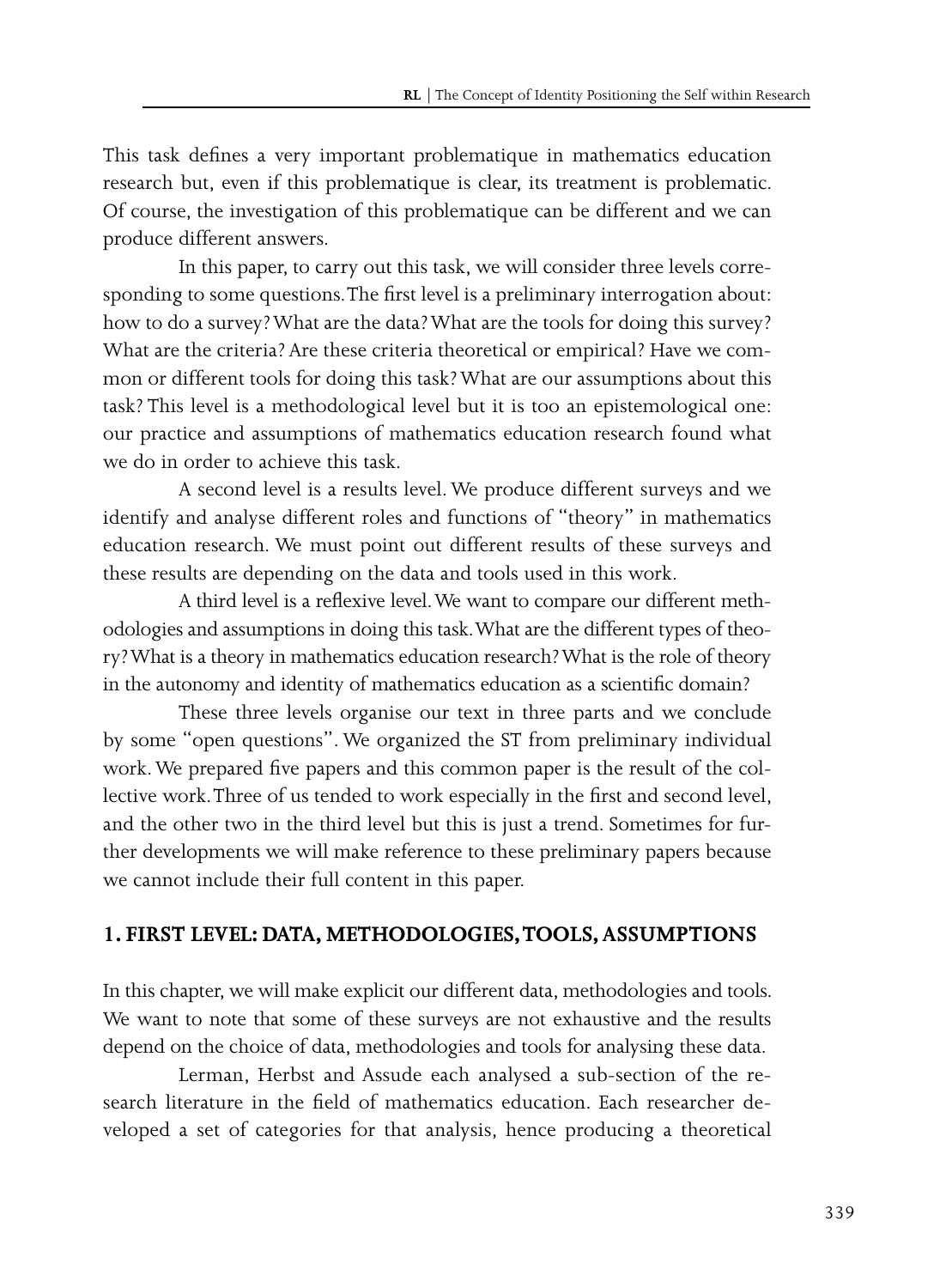framework in interaction with an empirical set. We will present here extracts from each of these three papers in which the authors describe the methods, motives and categories used in each of these papers.

Lerman surveyed how researchers in the mathematics education research community work with theories, both in terms of which theories and how they work with them. In carrying out the survey he sampled research carried out between 1991 and 2003 on 12 years of the publications in *Educational Studies in Mathematics (ESM), Journal for Research in Mathematics Education (JRME), and Proceedings of the International Group for the Psychology of Mathematics Education (PME)*.

In his<sup>1</sup> research he developed a tool, in interaction with the data, for analysing a whole range of aspects of the research productions of the community as evidenced in a sampling of published articles. In this paper he focused on just two elements of the analysis, those of use of theory & orientation. By orientation he meant to theoretical or empirical inquiry; whether the theories used have changed over time; whether researchers revisit the theories used in their studies; the relationships established between the theoretical and the empirical; and the focus and methodology of the studies.

By 'theories' he intended learning theories, perhaps set in the context of philosophical orientations, perhaps informed by psychology, or sociology or other fields. It is our expectation that such theories guide the design of a research study and the analysis, or perhaps are used retrospectively as lenses through which to interpret a set of findings. This approach focuses on theories as resources to help towards the achievement of those desired outcomes.

Herbst wants to complement the contribution made in the chapter "Theory in mathematics education scholarship" (Silver and Herbst, 2007) with some data gathered from a superficial inspection of the 39 articles published in the J*ournal for Research in Mathematics Education* from January 2005 to January 2008.

His main objective has been to describe whether and how authors of research articles use the word theory (or its cognates such as theorizing, theorization, theoretical) in relation to the pursuit of their research. One question has been

<sup>&</sup>lt;sup>1</sup> The project, entitled "The Production and Use of Theories of Teaching and Learning Mathematics" and funded by the Economic and Social Research Council in the UK, project No. R000 22 3610. The full text of the project proposal and the research papers published from it are at http://www.lsbu.ac.uk/~lermans/ESRCProjectHOMEPAGE.html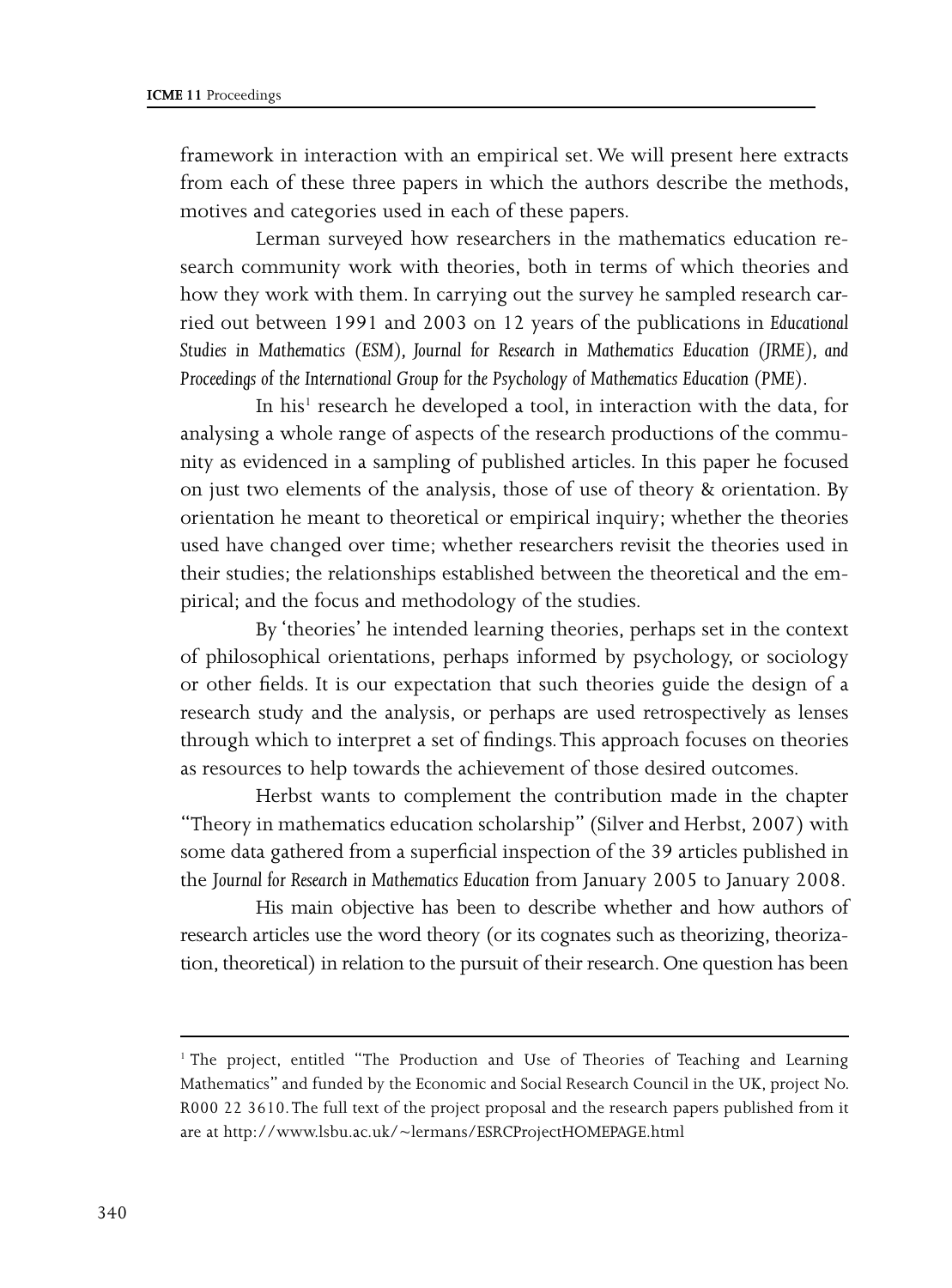to describe the extent to which the articles in this corpus identify themselves as theory building, theory using, or otherwise make no appeal to theory. Subsidiary questions are, in the first case, whether the articles contribute to building local theories, middle range theories, or grand theories. In the second case, whether the articles use theory to describe, explain, predict, or prescribe practices, or whether they prescribe research operations. Simultaneously, he's been attentive to the particular practices aimed at by articles that use theory and by articles that build theory.

The methodology used for this survey included the following procedures. To constitute the corpus he extracted all research articles from all issues of JRME starting in January 2005—this means that he did not include editorials, brief reports, research commentaries, book reviews, telegraphic book reviews, or announcements in the sample. Other than that all articles were included, totalling as noted above 39 articles. JRME publishes 5 issues per year and each of those issues tends to include 3 articles. Once the text of each article was available electronically we produced three word searches after "theor," "framework," and "construct." He second-guessed the idea of looking only at places where authors had used the word "theory" and its cognates based on some of the reasons noted in Silver and Herbst (2007) that might propel people to shy away from its use.

The word search heuristic based on those three words (theor, framework, construct) was useful inasmuch as it allowed to find intellectual tools that researchers have used to do a number of operations in their work. He specifically attended to the operations of describing, explaining, and predicting phenomena, prescribing educational practices, and prescribing research operations as examples of the ways in which theory might help researchers connect research to practice and to the problems of practice. These tools are used the earlier work by Silver and Herbst (2007).

In this survey, theory assists the triadic relationships between research, problems, and practices. Drawing on the distinction between local theories (e.g., what levels of development exist in students' learning of fractions?), middle range theories (e.g., what is classroom mathematics instruction), or grand theories (e.g., what is the mathematics education field) he identified those articles that had a theoretical aim and noted what that aim was.

Assude wants to identify the roles and functions of "theory" in mathematics education research taking a corpus formed by the papers published in the review "Recherches en didactique des mathématiques". This review is an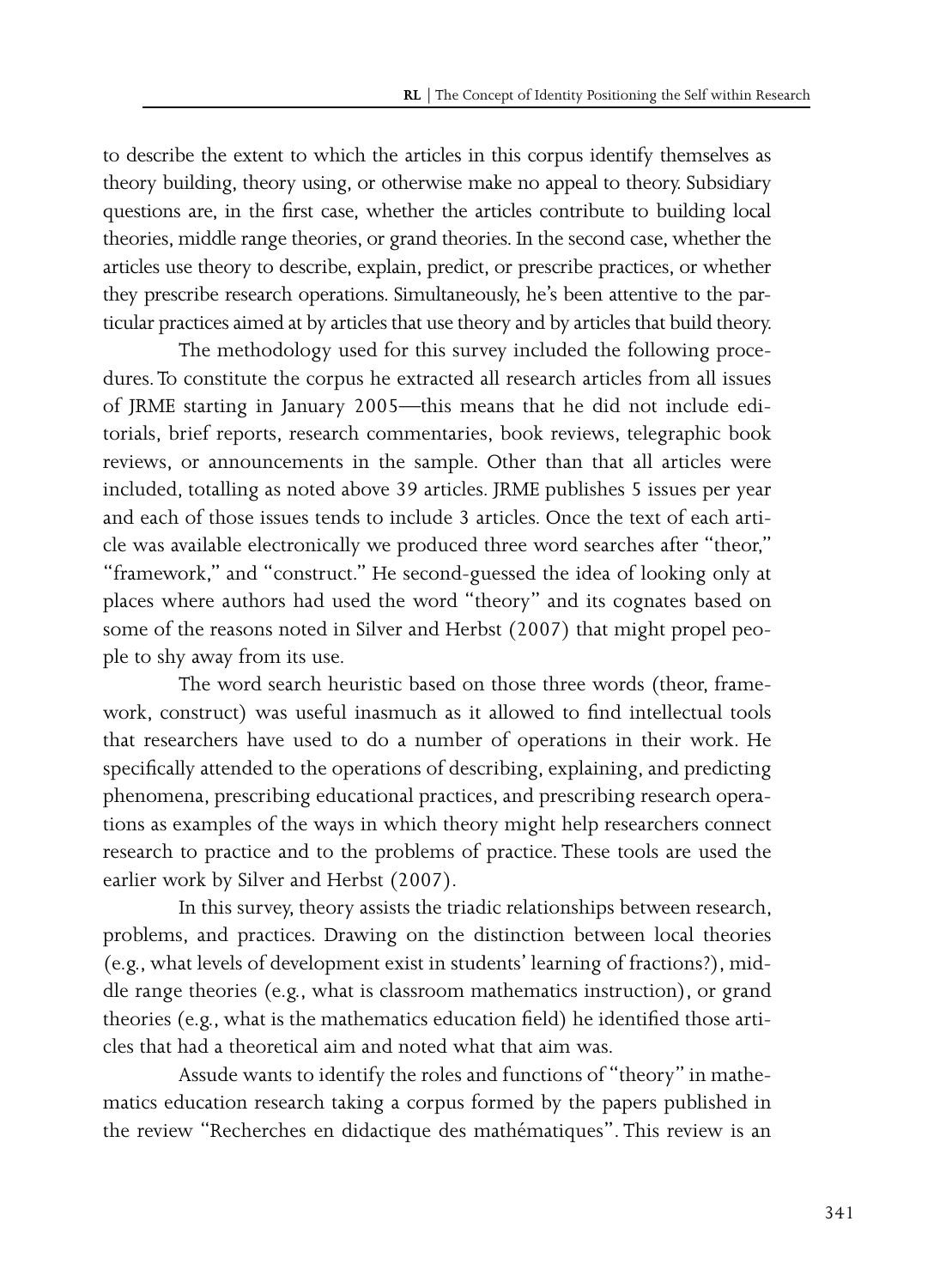important tool for the researchers' community, especially the French speaking one: it is one of the main tools to disseminate the researchers' work in this domain in France (or among French speaking researchers).

Her data are formed by all the papers published in RDM between 2000 and 2006. RDM publishes 3 issues per year and 3 papers per issue or so. There are 59 papers, 8 in Spanish, 2 in English and 49 in French.

For analysing these data, she needs to precise what is theory in this context. In her opinion, theory in mathematics education deals with teaching and learning mathematics from two points of view. First a structural point of view: theory is an organised and coherent system of concepts and notions in the mathematics education field. Second a functional point of view: a theory is a system of tools that permit a "speculation" about some reality. This "speculation" is an active one because these tools can allow to observe, analyse, interpret a teaching and learning reality (or practices), and can produce new knowledge about this reality. According of this double point of view, she can take a theory as a tool and a theory as an object. Finally she will take other indicators like: internal /external theory in mathematics education if theory is produced or not within this domain; local/global theory if the theory concerns a study of a problem or a study of a domain; the effective theoretical elements used in the work; the functions of these elements (for example, a theory can be a tool to conceive a didactical engineering).

She will use this preliminary grid for analysing our data and she wants to point out that some functions and roles of theory are not specified of one theory, but different theories can assumed the same functions even if the knowledge produced by their uses are different.

Radford developed an analytical tool which can be applied to any of the theories that are used in mathematics education research. He presents the elements of the tool and then exemplifies it by the analysis of three theories; the theory of didactic situations; constructivism; and sociocultural theories. Radford will deal with the question of the types of theories used in mathematics education research (Radford's paper<sup>2</sup>). His goal is to contribute to clarify

<sup>2</sup> The full version of the paper ("Theories in Mathematics Education: A Brief Inquiry into their Conceptual Differences") can be retrieved from the Publication section of http://www.laurentian.ca/educ/lradford/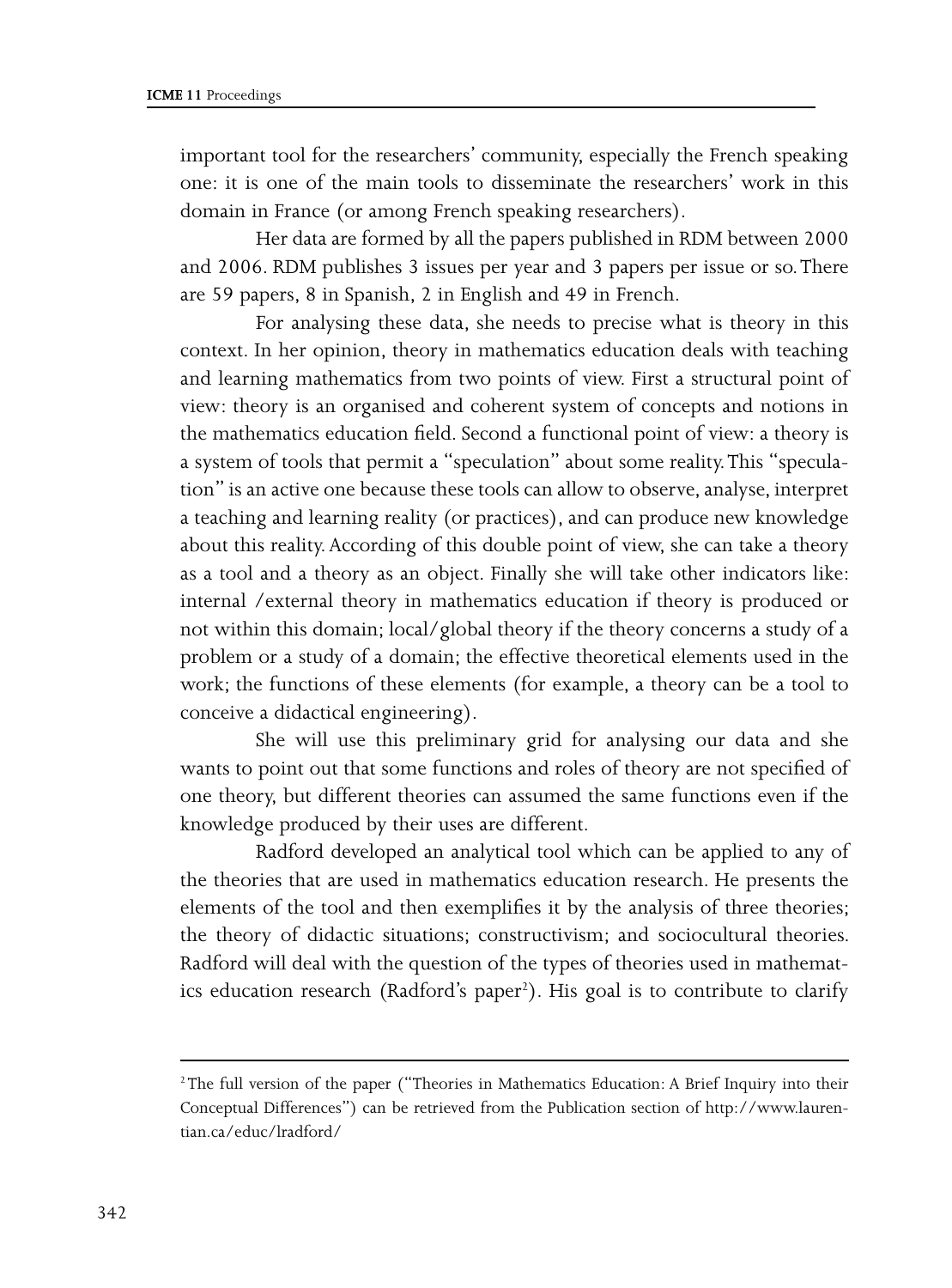one of the two central themes around which our Survey Team revolves, namely the investigation of the notion of theory in mathematics education research, as stipulated in the appointing official letter. How will he proceed? He could proceed by giving a definition, T, of the term "theory" and by choosing some differentiating criteria  $c_1$ ,  $c_2$ , etc. Theories, then, could be distinguished in terms of whether or not they include the criteria  $c_1$ ,  $c_2$ , etc. Although interesting, he will take a different path. In the first part of his paper, he will focus on a few "well-known" theories in Mathematics Education (constructivism, theory of didactical situations, social cultural theory) and attempt to locate their differences at the theoretical level, that is, he will discuss their differences in terms of their theoretical stances.

Boero carries out a study of the relationship between key theories in the field and the ways in which external frameworks are drawn into the field. His analysis will be presented in the third level.

#### **2. SECOND LEVEL: SOME RESULTS**

In this level we are presenting some results of our surveys. Sometimes we use the results of the authors' works before the work in the ST.

#### *2.1. Uses of Theory and orientation: theory as a tool*

Lerman's analysis showed, for the period from 1990 to 2001, that 70.1% of all articles in ESM have an orientation towards the empirical, with a further 8.5% moving from the theoretical to the empirical, and 21.5% presenting theoretical papers. This changed little over those years. Most of the papers used theory (92.7%), and more than four-fifths (86.4%) were explicit about the theories they used in the research reported in the project. Again this has not varied across the years. Similarly, 86.2% of all articles in the journal JRME had an orientation towards the empirical, with a further 2.2% moving from the theoretical to the empirical, and 11.6% presenting theoretical papers. This changed little over the years. Most of the papers used theory (83.3%), with a relatively higher percentage of papers that did not use any theory, compared to the other two journals considered here. Three-quarters (75.4%) were explicit about the theories they were used in the research reported in the articles. Again this has not varied across the years. Finally, 84.5% of all papers in the PME proceedings had an orientation towards the empirical, with a further 6.8% moving from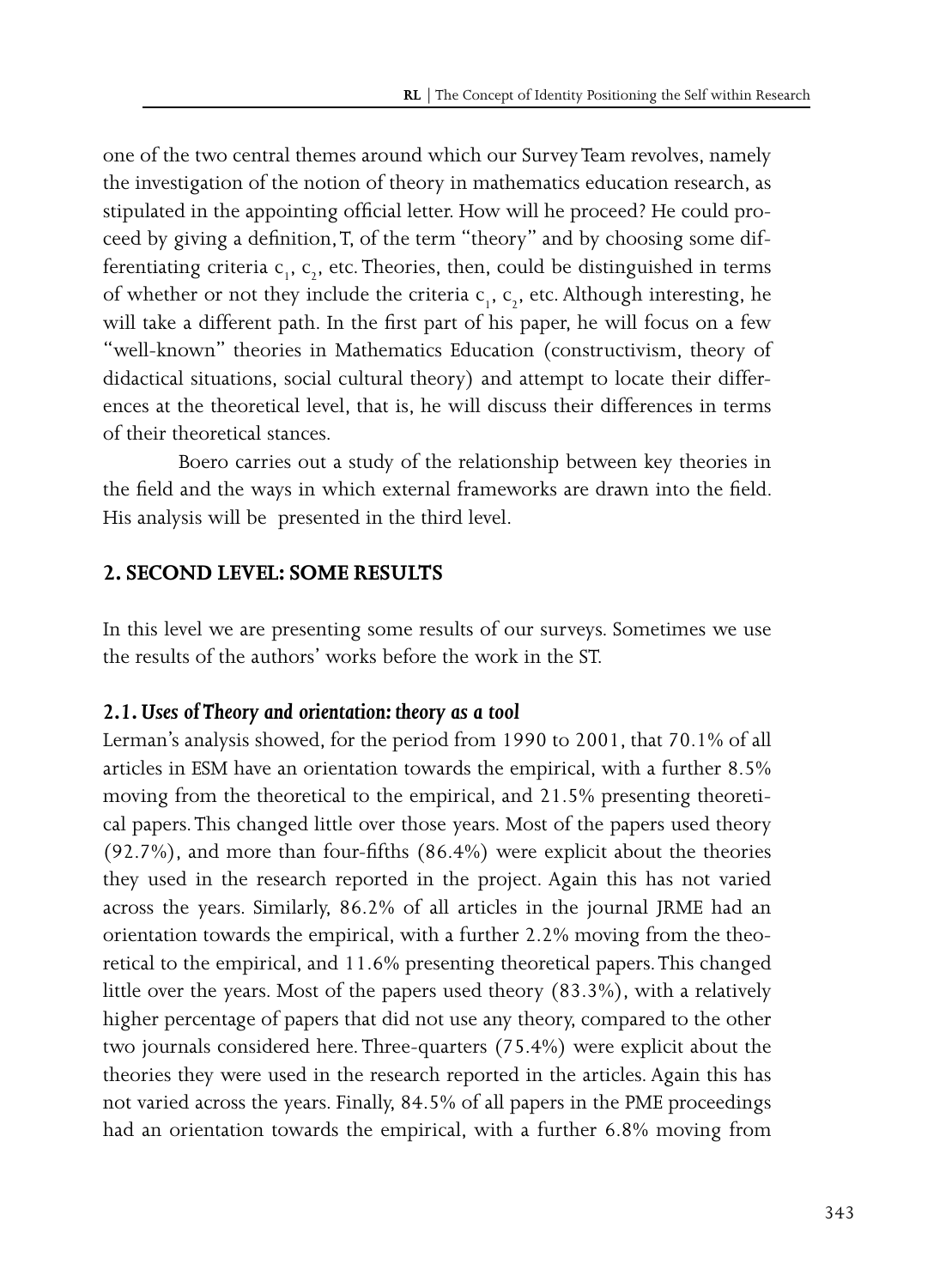the theoretical to the empirical, and 8.8% staying in the theoretical. This has changed little over the years. Furthermore 89.9% of the papers used theory, with 10.1% not using any theory, and more than four-fifth (82.4%) were explicit about the theories they are using in the research reported in the article. Again this has not varied across the years.

Regarding the relationship between the theory and the empirical study, in 65.5% of articles in ESM the theory informs the empirical, in 2.3% the empirical informs the theoretical and in a further 4.0% we determined that the relationship is dialectical. 7.3% did not refer to a theory either explicitly or implicitly. In JRME, in 71.7% of articles the theory informs the empirical, in 0.7% the empirical informs the theoretical but there are no cases in which we determine that the relationship is dialectical. 16.7% did not refer to a theory either explicitly or implicitly. In PME proceedings, in 79.1% of articles the theory informs the empirical, in 4.7% the empirical informs the theoretical and in a further 0.7% we determine that the relationship is dialectical. 10.1% did not refer to a theory either explicitly or implicitly.

A result of this survey is that the uses of theory is important in mathematics education research but the empirical orientation prevails. The role of theory is especially a tool.

#### *2.2. Types of Theory: external or internal?*

In Lerman' analyses, some interesting changes have been depicted concerning the item 'theory type'. The predominant theories throughout the period examined for all three types of text were traditional psychological and mathematics theories, but there is an expanding range of theories used from other fields. The psycho-social theories, including re-emerging ones, and the sociological and socio-cultural theories are increasing. The predominant theories were external theories in mathematics education as a scientific domain.

This result is not verified in the Assude's analysis about papers published in the journal RDM. In this case, the predominant theories are internal theories in mathematics education research: these theories are constructed within this domain.

This difference has perhaps a link with the global project of building a new scientific field – mathematics education research – with some autonomy regarding to other neighbouring fields like psychology or sociology. Silver and Herbst (2007) show that David Johnson (the first editor of JRME) point out the lack of theory in mathematics education in 1980 and he suggests to the researchers: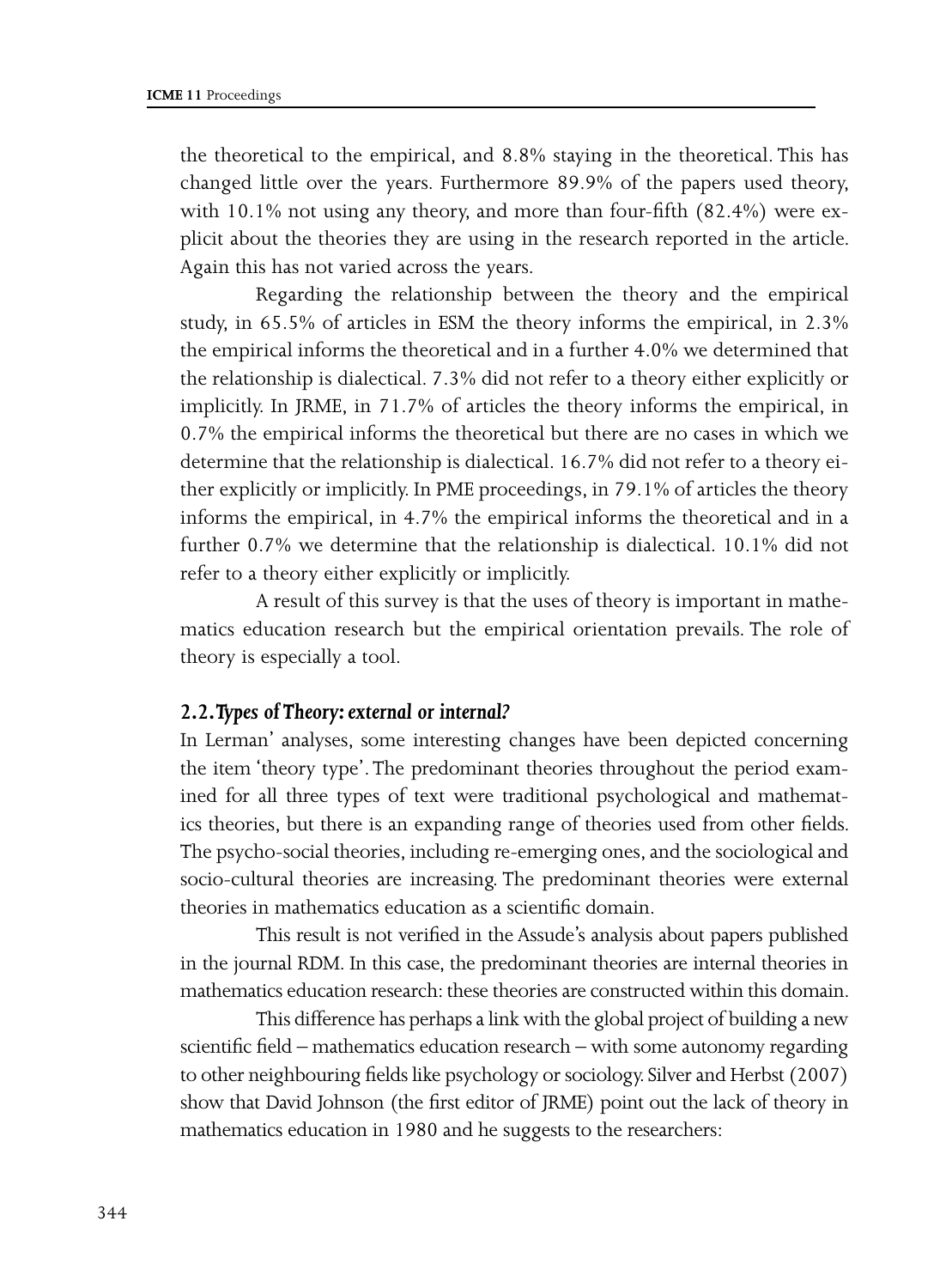"first investigate the adaptability of various psychological theories… to the learning and teaching mathematics, and [only] in the event such adaptation is not feasible, move the creation of a new theory" (in Silver and Herbst 2007, p.43).

This position – adaptation to mathematics education of theories existing in other fields – is a common position yet now. The Herbst's analyses about 39 articles published in JRME from 2005 to 2008, confirm these results since they show that there is no paper dealing with the construction of a "grand theory" (e.g. what is the mathematics education field). But 10 articles are involved in theory making to produce a local or a middle range theory while 24 papers are involved only in theory using and 5 articles don't use theory. Here we can say again the predominant role of theory as a tool.

### *2.3. Functions of Theory as a Tool*

The Assude's analyse (Assude's paper) identifies some functions of theory in the researchers' work (see table 6 for some examples of papers):

- conception of didactical engineering or didactical device: for example, theory can allow to define some didactical variables to produce a didactical engineering;
- s*methodological development:* for example an a priori analysis is a methodology based on a theory;
- didactical analysis: the analysis can be very different according to the reality (an observation of a classroom, an observation of a pupil's work, a curriculum, etc.). Different operations as describing, explaining, interpreting, justifying can be identified;
- s*definition of a research problematique:* some practical problems in the educational system are not research problems. It is necessary to transform these problems in a research problem (for example doing some hypothesis or doing some categorisations);
- s*study of a research problem:* theory can be a tool for defining different steps in the study of a problem;
- production of knowledge: theory is a tool to identify some didactical phenomena, some new knowledge about some reality.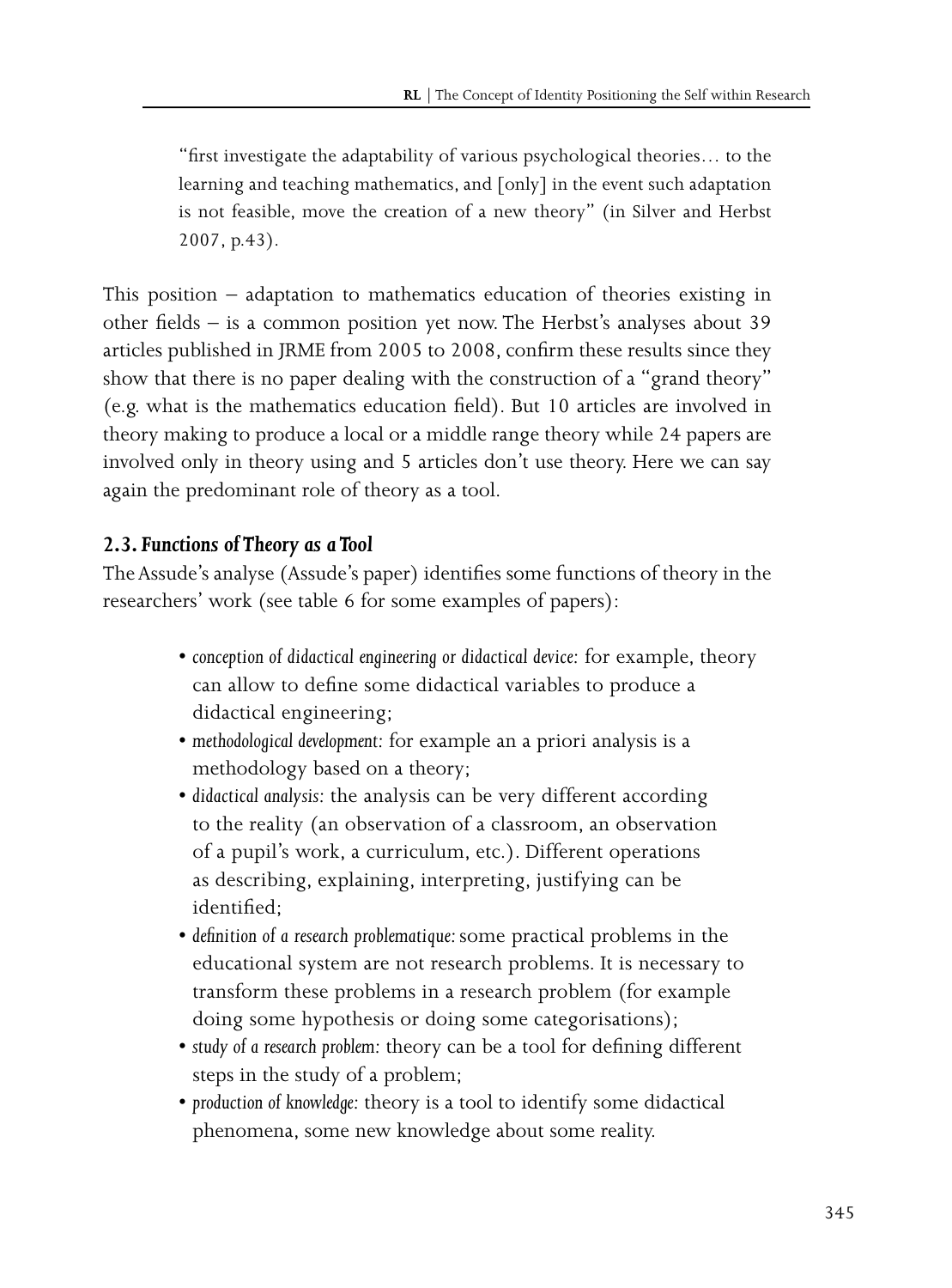In Herbst's analysis about papers published in JRME, he identifies some functions of theory as a tool to describe, explain, prescribe and we precise the different object these functions are dealing with such as activity or curriculum. Silver and Herbst (2007) analyse the uses of theory in mathematics education scholarship and propose to consider theory as mediator between problems, practices and research. In this work, the authors identify some functions of theory in the role of mediator between:

- research and problems: interpretation results; analysing data; producing results of research on a problem; giving closure to the corpus of data to study a problem; transforming a commonsensical problem into a researchable problem; generator of researchable problem; organization of a corpus of research on a problem;
- research and practice: prescription; understanding; description; explanation; prediction; generalisation;
- s*practice and problems:* solution to a problem of practice; comparison; designing new practices; justifying choices

There is a great variety of functions for theory as a tool and it concerns all researchers' activities. These functions are not specific to a particular theory.

#### *2.4 – Functions of a Theory as an Object*

We suppose that theory can have two roles: as a tool and as an object. We want to give explicit some of the functions of theory as an object. Theory is not something static but dynamic: the evolution of theories in a scientific field is a means to understand the evolution of this field.

Lerman looked at whether, after the research, the researchers have revisited the theory and modified it, expressed dissatisfaction with the theory, or expressed support for the theory as it stands, he concluded that authors may not revisit the theory at all; content to apply it in their study.

The role of theory as a tool is predominant but some works exists where theory making is one of the goals. In Herbst's survey, he distinguishes three types of theories: local theories (e.g., what levels of development exist in students' learning of fractions?), middle range theories (e.g., what is classroom mathematics instruction?), or grand theories (e.g., what is the mathematics education field?). Ten papers are concerned with theory building: 7 for local theories, 3 for middle range theories and none for grand theories.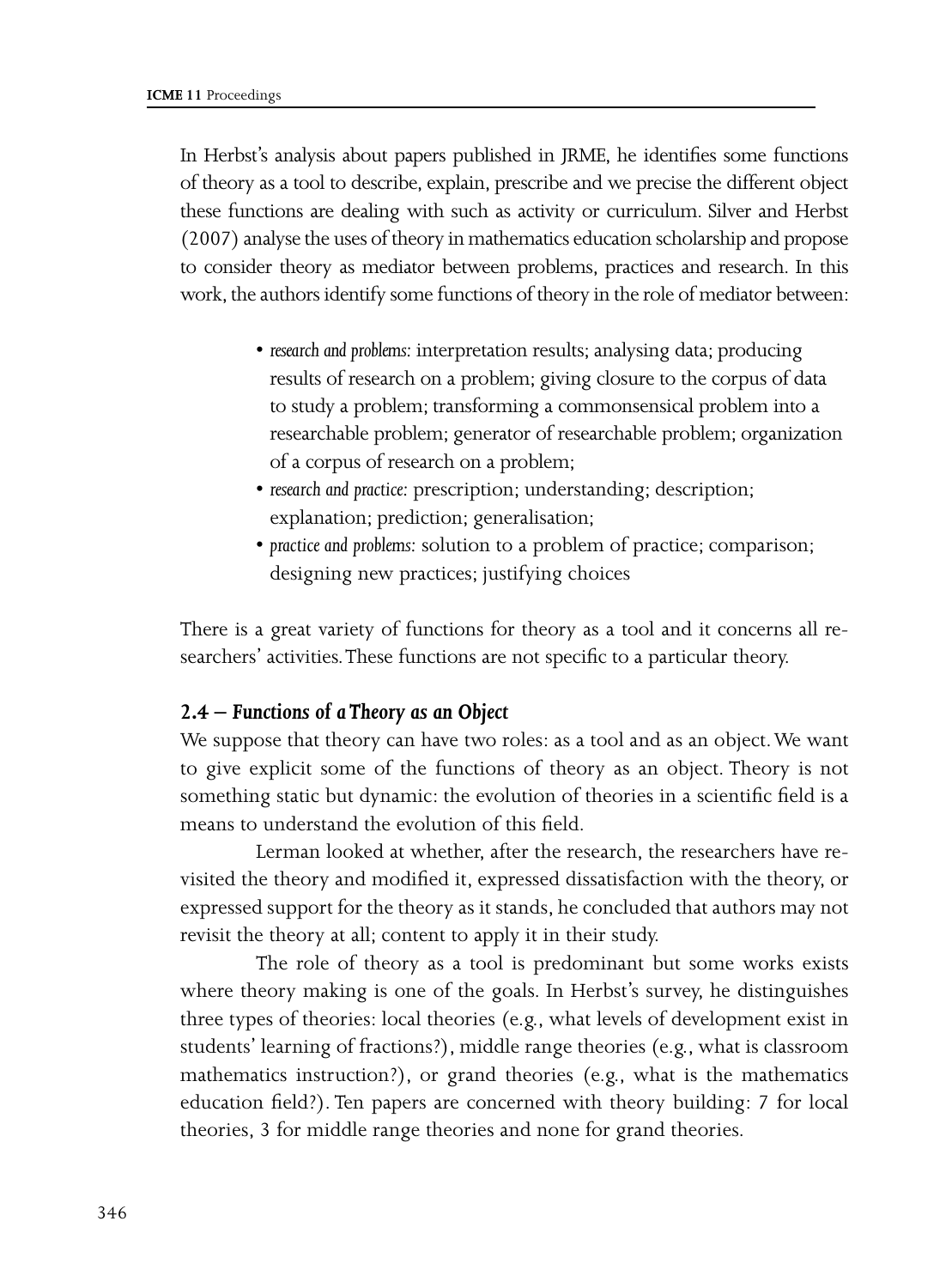In Assude's survey (Assude's paper), she identifies that some authors use a theory for putting to the test the theory or some concepts or relations in this theory. This "theory testing" is a way to produce new theoretical developments. These are some functions for this "theory testing":

- decontextualisation, transposition and generalisation of theory in other contexts;
- relations with contingency;
- new interpretations of a phenomena;
- verifying the domain of validity of a theory;

The development of a theory is one of the functions of theory as an object: sometimes there is just one theory, sometimes two or more theories exist, and the development of a local or middle range theory is done by articulating or juxtaposing some elements of different theories.

We can quote Silver and Herbst' work for complementing this list:

"the role of theory [is] not so much as a mediator of relationships among practices, problems and research,(…) but rather (or also) as the collector, beneficiary, or target of that interplay in a fundamentally academic theorymaking exercise".

Theory-making (especially internal theories) has a role in the constitution of a mathematics education research as a specific field with an identity different from other fields as psychology. This project of constitution is present in the beginnings of this domain in some countries: for example Brousseau'work was based in the piagetian psychology but it had a theoretical ambition to become relatively independent. This idea is developed in Silver & Herbst (2007) too and we are going to develop some ideas about the autonomy and identity of mathematics education research in the 3th part.

### *2.5. Conceptual Differences about Theories in Mathematics Education*

In the Radford's analysis, his goal is to contribute to clarify one of the two central themes around which our Survey Team revolves, namely the investigation of the notion of theory in mathematics education research. His choice of theories has been guided by what may be termed their "historical impact" in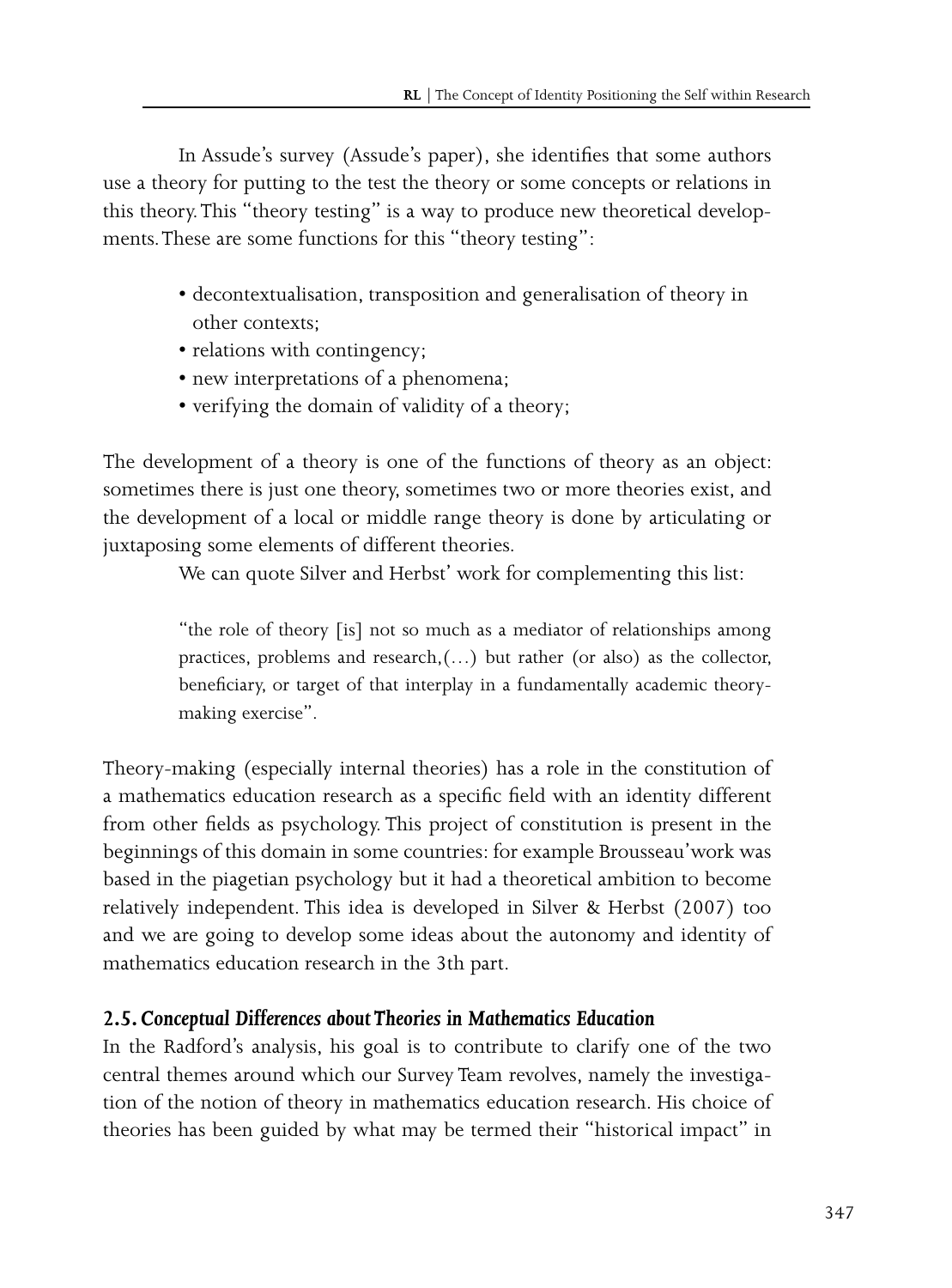the constitution of mathematics education as a research field. By "historical impact" he does not mean the amount of results that a certain theory produced in a certain span of time. Although important, what he has in mind here is rather something related to the foundational principles of a theory:

> The foundational principles of a theory determine the research questions and the way to tackle them within a certain research field, helping thereby to shape the form and determine the content of the research field itself.

For him, to ask the question about the types of theories in our field is to ask for their differences and, more importantly, for that what accounts for these differences. Our argument is that these differences are better understood in terms of theoretical suppositions. Sriraman and English (2006) argued that the variety of frameworks in mathematics education is directly related to differences in their epistemological perspectives. He wants to suggest that, in addition to the underpinning corresponding epistemologies, differences can also be captured by taking into account the cognitive and ontological principles that theories in mathematics education adopt.

Radford gives three examples in his paper for the survey: constructivism, the theory of didactic situations (TDS) and the sociocultural approaches. It is not possible to present here this work but we will take just an example.

For constructivism and the TDS the autonomy of the cognizing subject vis-à-vis the teacher is a prerequisite for knowledge acquisition. For sociocultural approaches, autonomy is not the prerequisite of knowledge acquisition. Autonomy is, in fact, its result. This is one of the central ideas of Vygotsky's concept of zone of proximal development.

The ontological principle of the sociocultural approaches is that knowledge is historically generated during the course of the mathematical activity of individuals. The epistemological principle of these approaches is that the production of knowledge does not respond to an adaptive drive but is embedded in historical-cultural forms of thinking entangled with a symbolic and material reality that provides the basis for interpreting, understanding and transforming the world of the individuals and the concepts and ideas they form about it (Radford, 1997). The cognitive principle of these approaches is that learning is the reaching of a culturally-objective piece of knowledge that the students attain through a social process of objectification mediated by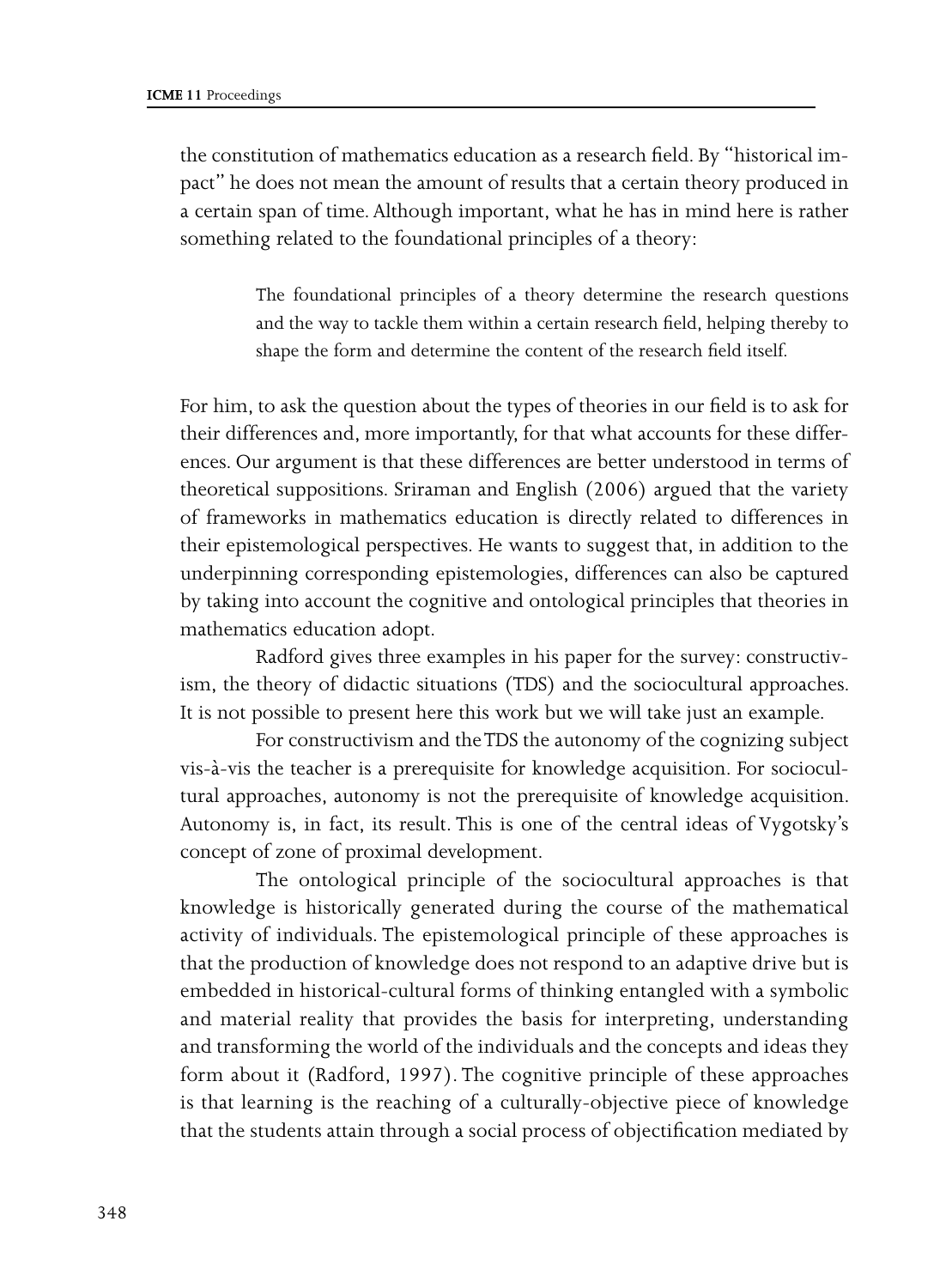signs, language, artifacts and social interaction as the students engage in cultural forms of reflecting and acting. Learning, from a sociocultural perspective, is the result of an active engagement and self-critical, reflexive, attitude towards what is being learned. Learning is also a process of transformation of existing knowledge. And perhaps more importantly, learning is a process of the formation of subjectivities, a process of agency and the constitution of the self (Radford, 2008b).

#### **3. THIRD LEVEL: THEORIES, AUTONOMY, IDENTITY**

In our different surveys, we have not used the same categories and methodologies. These choices depend on our research practices and our assumptions about what a theory is and which is the role of theory for giving autonomy and identity to mathematics education field. This level is a reflexive level. We choice here to think about the relationships between the uses of theories in mathematics education and the autonomy and identity of this field.

If mathematics education aims at growing as a scientific discipline, it must develop theoretical work in order to deal with teaching and learning problems in a systematic, scientific way. Now this is a rather obvious, widely shared position. The problem is that the ways of developing theoretical work, and its autonomy or dependence from theories elaborated in other disciplines, have been rather controversial since the birth of mathematics education as a scientific discipline, in the seventieths. We have seen above the differences of theories in terms of theoretical suppositions and we have seen that these theories are not completely independent from theories in other fields. Then what is the autonomy and identity of mathematics education field?

#### *3.1. Permeability and the illusion of a complete autonomy*

In Boero's reflexion, mathematics education as a scientific discipline should neither work in a completely autonomous, autarchic way, nor transpose paradigms and results of other disciplines in its specific field of investigation. According to him, we should look instead to the possibility of an autonomous specific theoretical work mainly intended as selection, adoption or re-elaboration of tools coming from other disciplines, possibly integrated with the construction of other tools needed according to the specificity of the content to be taught (Boero & Radnai Szendrei, 1998; Kilpatrick & Sierpinska, 1998).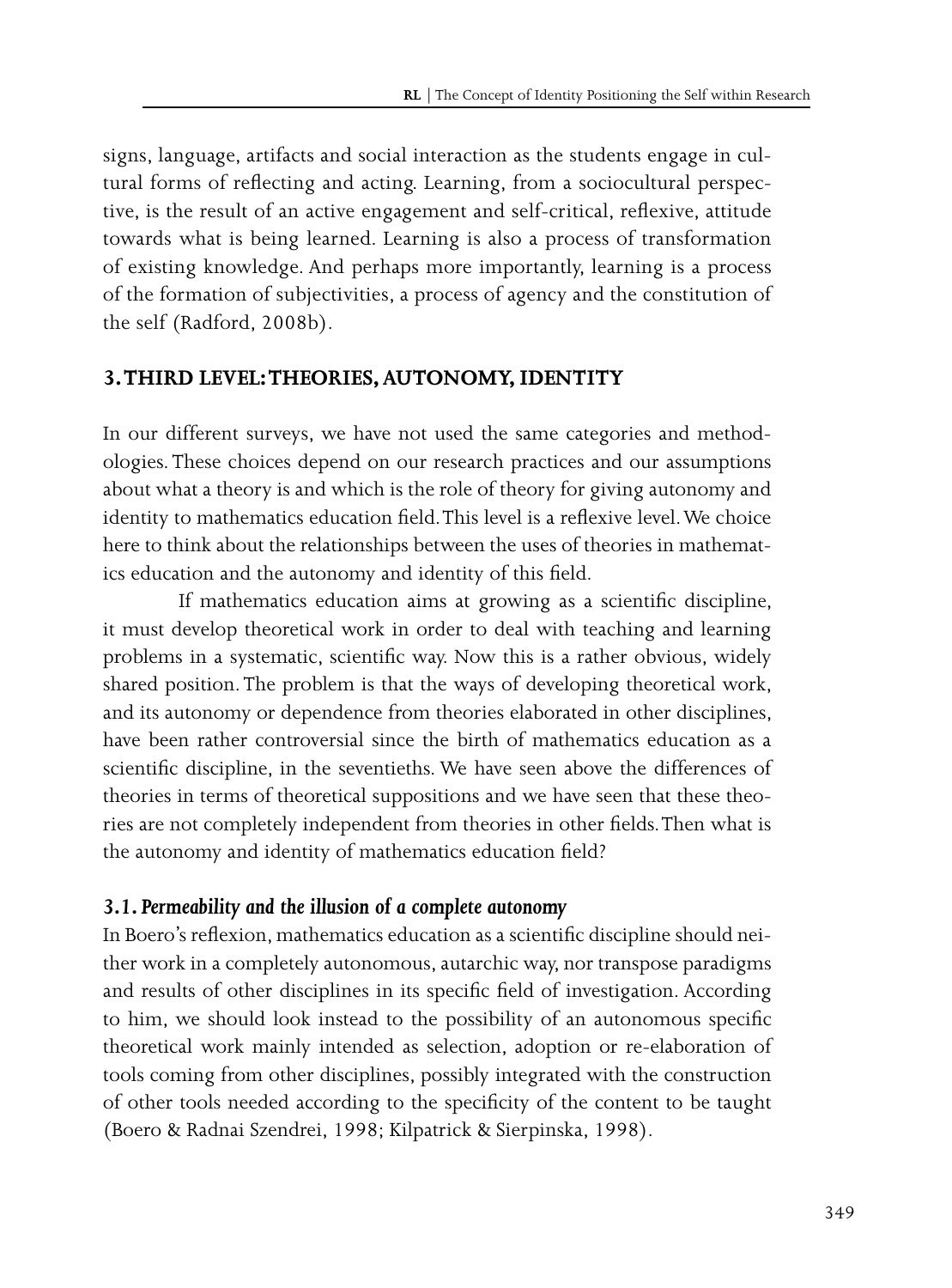Among the disciplines that could be relevant for scientific work in mathematics education (history of mathematics, epistemology, psychology, sociology, anthropology, etc.), Boero focus on the relationships with epistemology and psychology. This choice depends on three reasons: first, in his opinion these disciplines have played a major role in influencing important changes in the teaching of mathematics during the last century; second, they can assume a crucial role in the development of mathematics education as a scientific discipline because they concern the "what" and the "how" teachers teach and students learn; third, they challenge autonomy of mathematics education as a scientific discipline because research in our field cannot ignore the fact that many results of those disciplines concern mathematics as a paradigmatic subject.

Psychological and epistemological investigations do not work (as their main aim) for a better learning of mathematics and for a better understanding of what is learning and teaching mathematics. When they deal with mathematics, epistemological theories are aimed at describing and framing some aspects of that discipline; most psychological theories dealing with learning of mathematics try to describe, interpret and, possibly, predict learners' laboratory behaviour on a given area of paradigmatic mathematical tasks. However, in the reality of the school teaching of mathematics, what comes from mathematics, epistemology and psychology is filtered and frequently deformed when it meets the complex school culture (textbooks, materials, tradition, programs…). In general, processes in the noosphere are sensitive to external influences (coming from politics, culture, etc) but they develop with a relative autonomy and inertia. What is the role of mathematics educators in those processes?

Some members of the noosphere that have special responsibilities in teachers' preparation and curriculum development (in particular, researchers in mathematics education) frequently act as if some epistemological and psychological theories would carry the truth about what mathematics is, and how students learn it. Frequently they assume an important role in "transposing" those theories in the school system, in particular through teachers' training. Other mathematics educators adapt and interpret ideas coming from epistemology and psychology by trying to match them with existing teaching devices and habits.

Boero says that mathematics educators frequently adopt ideas coming from the exterior (in particular, epistemology and psychology) to promote more or less coherent and radical changes in the school teaching of mathematics. In most cases they do not move from the identification of teaching and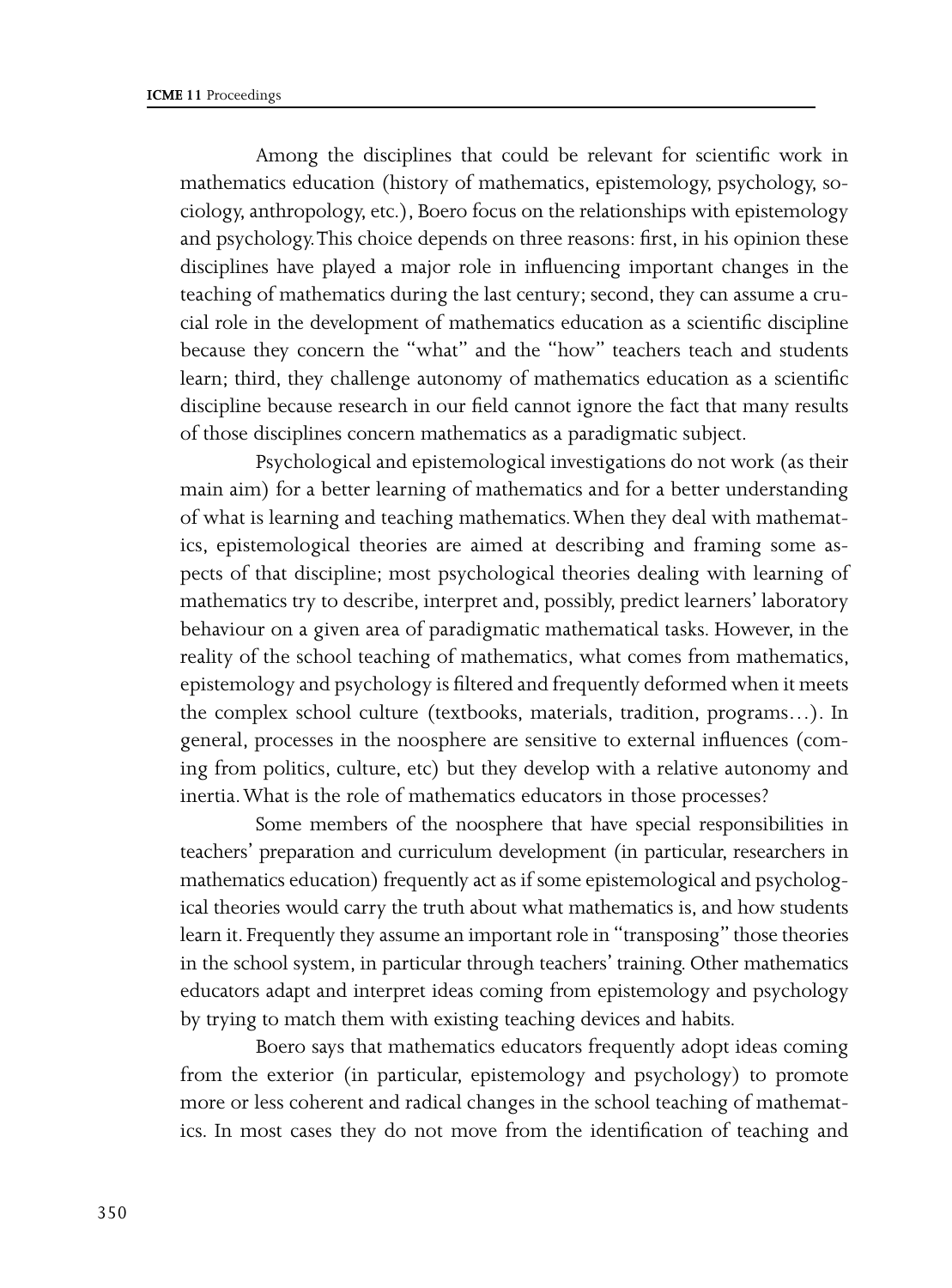learning problems to the choice of theoretical tools suitable for tackling them. In those cases we can say that mathematics education mainly develops as a subaltern discipline. On the other hand, mathematics educators can not (and should not) develop a completely autonomous and autarchic science (or technology) of the teaching of mathematics in school. This is an illusion for two reasons: on one side, teachers come from a given school or university mathematics culture and are embedded in a given cultural environment, and mathematics educators are prepared in given cultural institutions; thus it is not possible to ignore what teachers and mathematics educators know and think about the teaching and learning of mathematics, and their scientific preparation. On the other, if mathematics educators want to go beyond mere descriptions of what happens in the mathematics classroom they need to consider what mathematics is, and how mathematics is appropriated by student; thus they need to deal with scientific results coming from epistemology and psychology. The unavoidable reference to epistemology and psychology can be denied or underestimated, but in that case what usually happens is that implicit assumptions are made, or explicit assumptions are assumed as unquestionable truth.

We can think different positions to develop mathematics education as a relatively autonomous scientific discipline, i.e. a research space where tackle teaching and learning mathematics problems with its own theoretical tools as well as adapted theoretical tools coming from other disciplines, critically considering their potential and limits, and their consequences on the solution of those problems.

### *3.2. Towards a relative autonomy: adaptation and development*

The first position is the use of theories existing in other fields but we need to adapt these tools: these adaptations is part of the field autonomy. Boero argues that the problem is what choices to make and how to move on from those choices, keeping into account the variety of results and perspectives provided, in particular, by epistemology and psychology. The task of mathematics educators is not to choose an epistemological position or a psychological theory as an "all purpose" and universal reference (each outstanding epistemological position being culturally situated, each psychological theory having a limited domain of validity). What mathematics educators can do is to identify important teaching and learning problems, consider different existing theories and try to understand the potential and limitations of the tools provided by those theo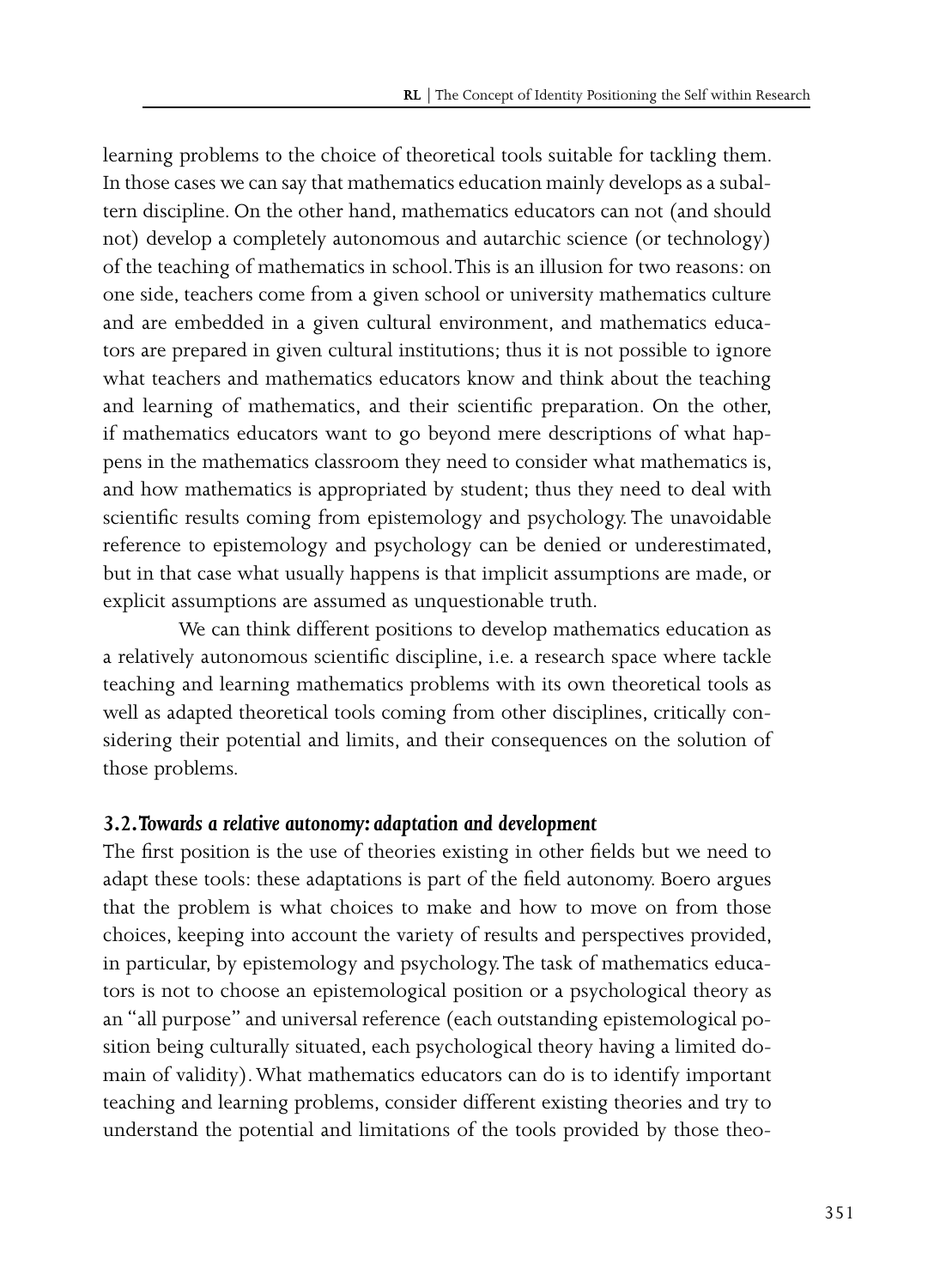ries, possibly adapted to the specific problems in order to tackle them. However this statement is still vague for two reasons. First, to identify important teaching and learning problems requires some preliminary theoretical assumptions regarding the importance and nature of the concerned competence and the way to ascertain related learning difficulties. Second, it is necessary to adopt some preliminary keys (suggested by epistemological and psychological analyses) to avoid a disperse view of the whole panorama of the teaching and learning of mathematics. A dialectic process should be developed: our epistemological and psychological culture together with our knowledge of what happens in school suggest to consider specific educational problems; in order to tackle those problems we need to identify and adapt appropriate tools from epistemology and psychology (and, in some cases, history of mathematic, sociology, etc.). It may happen that such tools oblige us to re-formulate the original educational problems, or to identify further related problems. When dealing with specific mathematics teaching and learning problems, we must recognize that in many cases existing tools elaborated by epistemology, psychology, sociology, etc. need to be adapted and re-elaborated. Cobb (2006) says:

> Mathematics educators should view the various theoretical perspectives as sources of ideas to be appropriated and adapted to their purposes. Cobb (2006)

The proliferation of theories can be a problem. In his recent article (2006) Cobb outlines two criteria through which to facilitate a conversation concerning what researchers should do when faced by a proliferation of theoretical perspectives. His first criterion is to focus on the types of questions that can be asked within each perspective about "the learning and teaching of mathematics, and thus the nature of the phenomena that are investigated and the forms of knowledge produced." His second criterion is that of usefulness:

> The usefulness criterion focuses on the extent to which different theoretical perspectives might contribute to the collective enterprise of developing, testing, and revising designs for supporting learning. This second criterion reflects the view that the choice of theoretical perspective requires pragmatic justification whereas the first focuses on the questions asked and the phenomena investigated. (Cobb 2006)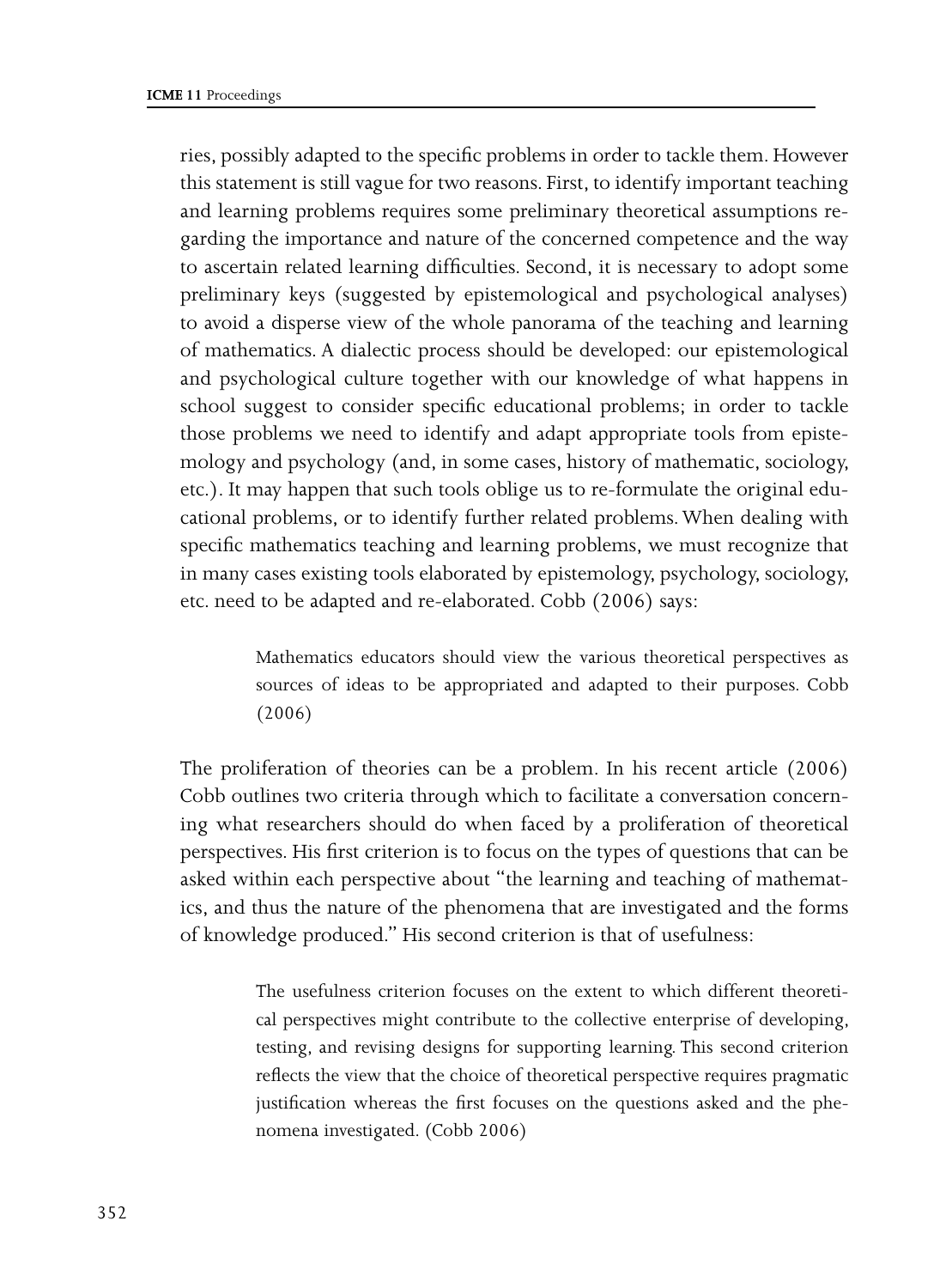#### *3.3. Towards a relative autonomy: production*

The second position is the production of a new specific theoretical tools for tackling the specific problems of mathematics education domain. In spite of the eclecticism in terms of theory adopted for research, given that the goal is usefulness, or what works, elsewhere Cobb argues strongly for the importance of theory, but in the sense of the production of theory as a key part of the job of the design scientist. He illustrates this in DiSessa and Cobb (2004) by offering one category of theory production, that of 'ontological innovation', seen as the production of new objects, emerging from design experiments, that then prove useful as objects for study. Interestingly, one of the two examples offered in that paper is a retrospective look at the early work Cobb carried out with Erna Yackel and Terry Wood, a long term project based firmly within a constructivist paradigm. Nevertheless, the notions of social norms and socio-mathematical norms are presented as examples of ontological innovations that emerged from those studies, which themselves are re-interpreted retrospectively as design experiments.

#### *3.4. Towards a relative autonomy: reorganisation*

The third position is the reorganisation of the theoretical field. This reorganisation can be done by different forms. One example of this reorganization, of a new trend has observed in the Fifth Congress of the European Society for Research in Mathematics Education (CERME-5, 2007). The European Society for Research in Mathematics Education organizes biannual conferences that are designed to encourage an exchange of ideas through thematic working groups. One of the recurring CERME working groups is the one devoted to theories in mathematics education. The goal of this working group was not just to understand differences, but to seek new forms of linking and connecting current theories. More specifically, the idea was to discuss and investigate theoretical and practical forms of *networking* theories. Most of the papers presented at the meetings of working group 11 appeared in volume 40(2) of the journal *ZDM - The International Journal on Mathematics Education*. As we mention in the commentary paper written for this ZDM issue (Radford, 2008a), this new trend consisting of investigating ways of connecting theories is explained to a large extent by the rapid contemporary growth of forms of communication, increasing international scientific cooperation, and the attenuation of political and economical barriers in some parts of the world, a clear example of which being, of course, the European Community.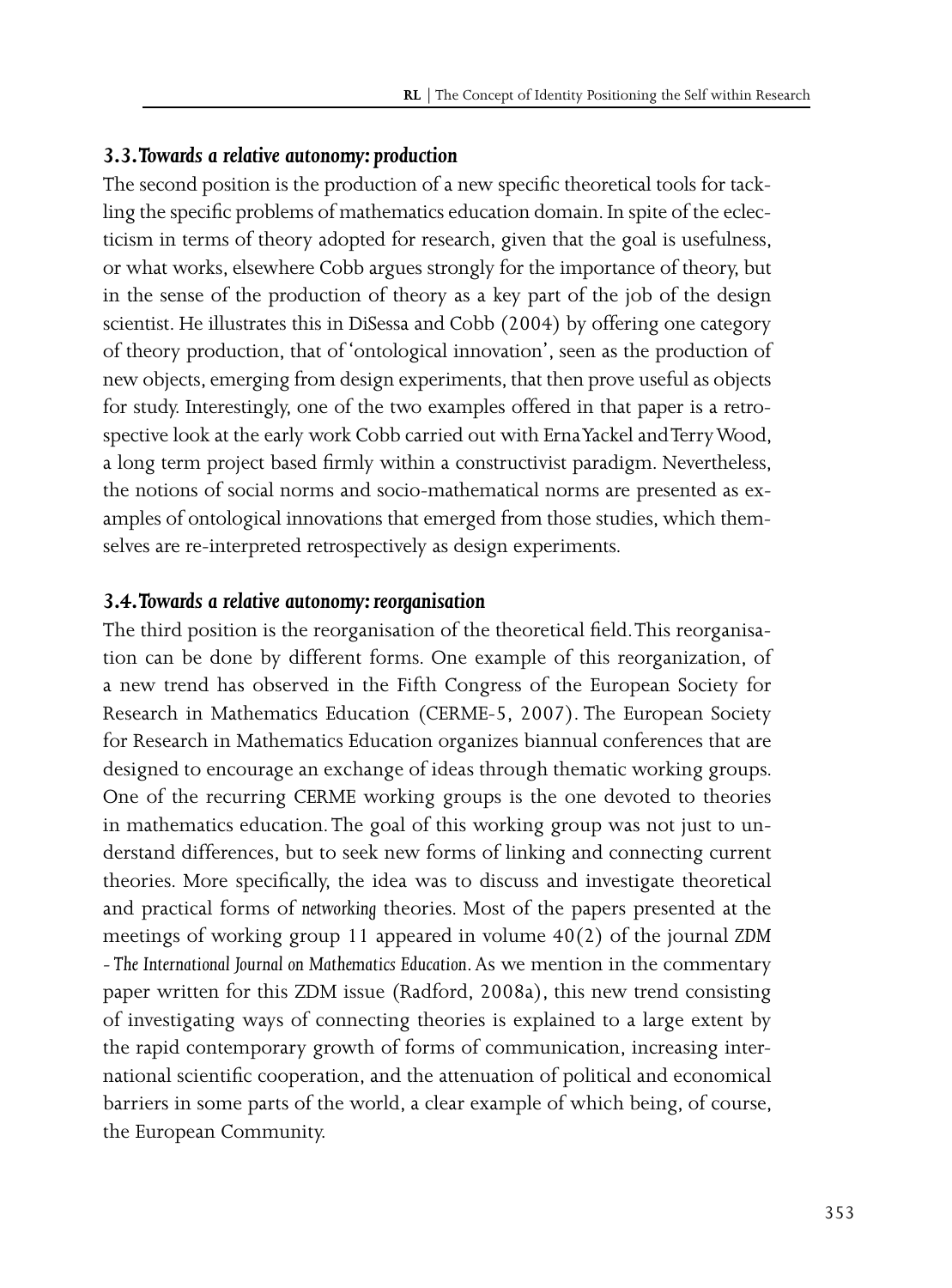This new trend is leading to an inquiry about the possibilities and limits of using several theories and approaches in mathematics education in a meaningful way. The papers presented at the conference provided an interesting array of possibilities.

Depending on the goal, connections may take several forms. Prediger, Bikner-Ahsbahs, and Arzarello (2008) identify some of them, like "comparing" and "contrasting" and define them as follows. In "comparing" the goal is finding out similarities and differences between theories, while in "contrasting" the goal is "stressing big differences". Cerulli, Georget, Maracci, Psycharis, & Trgalova (2008) is an example of comparing theories, while Rodríguez, Bosch, and Gascón (2008) is an example of contrasting theories. These forms of connectivity are distinguished from others like "coordinating" and "combining". In coordinating theories, elements from different theories are chosen and put together in a more or less harmonious way to investigate a certain research problem. Halverscheid's paper (2008) is a clear example of an attempt at coordinating theories, in that, the goal is to study a particular educational problem (the problem of modelling a physical situation) through the use of elements from two different theories (a modeling theory and a cognitive one). In combining theories, the chosen elements do not necessarily show the coherence that can be observed in coordinating connections. It is rather a "juxtaposition" of theories (Prediger, Bikner-Ahsbahs, and Arzarello's paper (2008)). Maracci (2008) and Bergsten (2008) furnish examples of combining theories.

At least in principle, "comparing" and "contrasting" theories are always possible: given two mathematics education theories, it is possible to seek out their similarities and/or differences. In contrast, to "coordinate" or to "integrate" theories, which is another possible form of connection (Prediger, Bikner-Ahsbahs, and Arzarello's paper (2008), seems to be a more delicate task.

Connecting theories can, in sum, be accomplished at different levels (principles, methodology, research questions), with different levels of intensity. Sometimes the connection can be strong, sometimes weak. It is still too early to make prognostics of how this new trend will evolve.

What is clear, in contrast, is that the investigation of integration of theories and their differentiation is likely to lead to a better understanding of theories and richer solutions to practical and theoretical problems surrounding the teaching and learning of mathematics.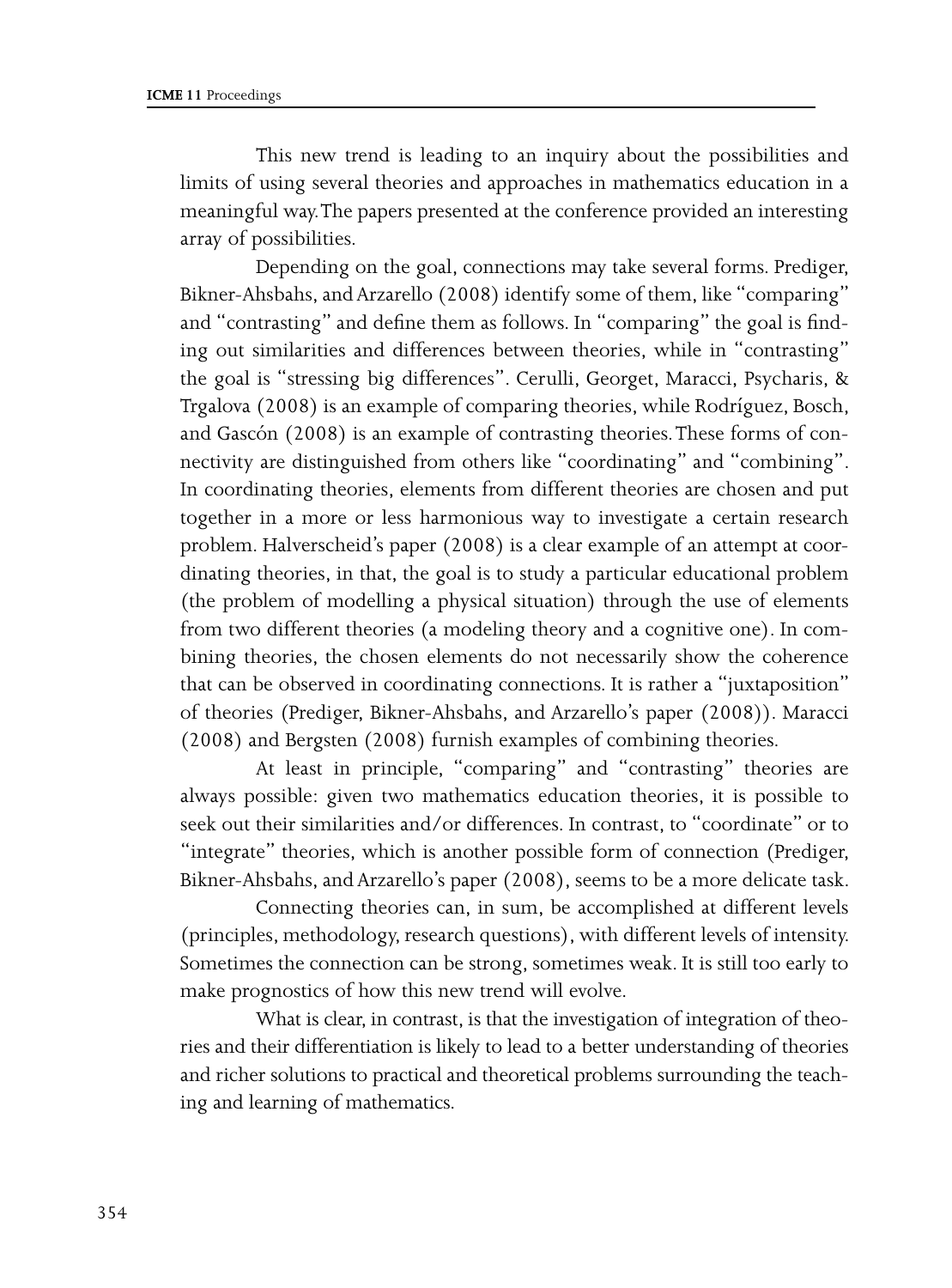#### **REFERENCES**

- Bergsten, C. (2008).On the influence of theory on research in mathematics education: the case of teaching and learning limits of functions. ZDM - The International Journal on Mathematics Education, 39(2), 189-199.
- Boero, P. & Radnai Szendrei, J. (1998). Research and Results in Mathematics Education: Some Contradictory Aspects. In J. Kilpatrick J. & A. Sierpinska A. (eds.), Mathematics Education as a Research Domain: A Search for Identity (pp.197-212). Boston: Kluwer
- Brousseau, G. (1997b). Theory of Didactical Situations in Mathematics. Dordrecht: Kluwer.
- Brown, A. L. (1992). Design experiments: Theoretical and methodological challenges in creating complex interventions in classroom settings. Journal of the Learning Sciences, 2, 141–178.
- Cerulli, M., Georget, J. P., Maracci, M., Psycharis, G., & Trgalova, J. (2008). Comparing Theoretical Frameworks Enacted in Experimental Research: Telma Experience. ZDM - The International Journal on Mathematics Education, 39(2), 201-213

Clements, D. H. (2007). Curriculum research: Toward a framework for "Research-based curricula". Journal for Research in Mathematics Education, 38(1), 35-70.

Cobb, P. (1988). The tension between theories of learning and instruction in mathematics education. Educational Psychologist, 23(2), 87-103.

- Cobb, P. (1994). Where Is the Mind? Constructivist and Sociocultural Perspectives on Mathematical Development. Educational Researcher, 23(7), 13-23.
- Cobb, P. (2006) Supporting a discourse about incommensurable theoretical perspectives in mathematics education. Philosophy of Mathematics Education Journal, 19 http://www. people.ex.ac.uk/PErnest/pome19/index.htm (Accessed 31/1/2008)
- Cobb, P., Boifi, A., McClain, K., & Whitenack, J. (1997). Reflective Discourse and Collective Reflection. Journal for Research in Mathematics Education, 28(3), 258-277.

Cobb, P., & Yackel, E. (1996). Constructivist, Emergent, and Sociocultural Perspectives in the Context of Developmental Research. Educational Psychologist, 31(3/4), 175-190.

- Cobb, P., Yackel, E., & Wood, T. (1992). A Constructivist Alternative to the Representational View in Mathematics Education. Journal for Research in Mathematics Education, 23(1), 2-33.
- DiSessa, A. A. & Cobb, P. (2004). Ontological innovation and the role of theory in design experiments Journal of the Learning Sciences, 13(1), 77-103.
- Goldin, G. A. (1990). Epistemology, Constructivism, and Discovery Learning in Mathematics. Journal for Research in Mathematics Education. Monograph 4, 31-47.
- Gravemeijer, K. (1998). Educational Development and Developmental Research in Mathematics Education. Journal for Research in Mathematics Education 25, 443-471.
- Gravemeijer, K. (1994). Developmental Research in Mathematics Education. Journal for Research in Mathematics Education 25, 443-471.
- Gravemeijer, K. (1999). How emergent models may foster the constitution of formal mathematics Mathematical Thinking & Learning, 1(2), 155-177.
- Gravemeijer, K. (2004). Local instruction theories as means of support for teachers in reform mathematics education. Mathematical Thinking & Learning, 6(2), 105-128.
- Halverscheid, S. (2008). Building a local conceptual framework for epistemic actions in a modelling environment with experiments. ZDM - The International Journal on Mathematics Education, 39(2), 225-234